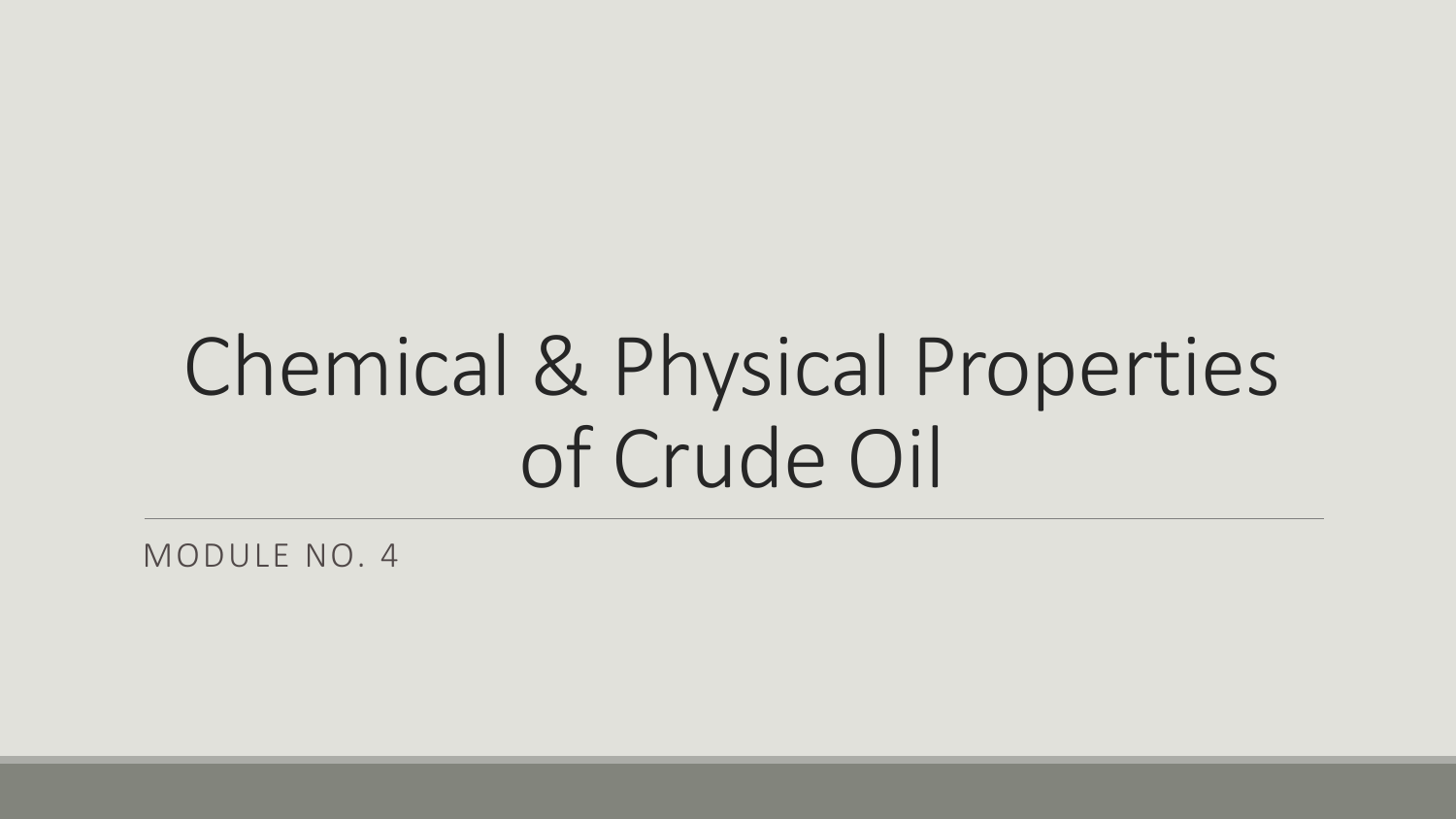# Lesson Objectives

- •Upon completion of this Module, Students will be able to:
	- Identify the characteristics of crude oil
	- Understand the difference between sweet and sour crude oil
	- Identify the adverse health effects of crude oil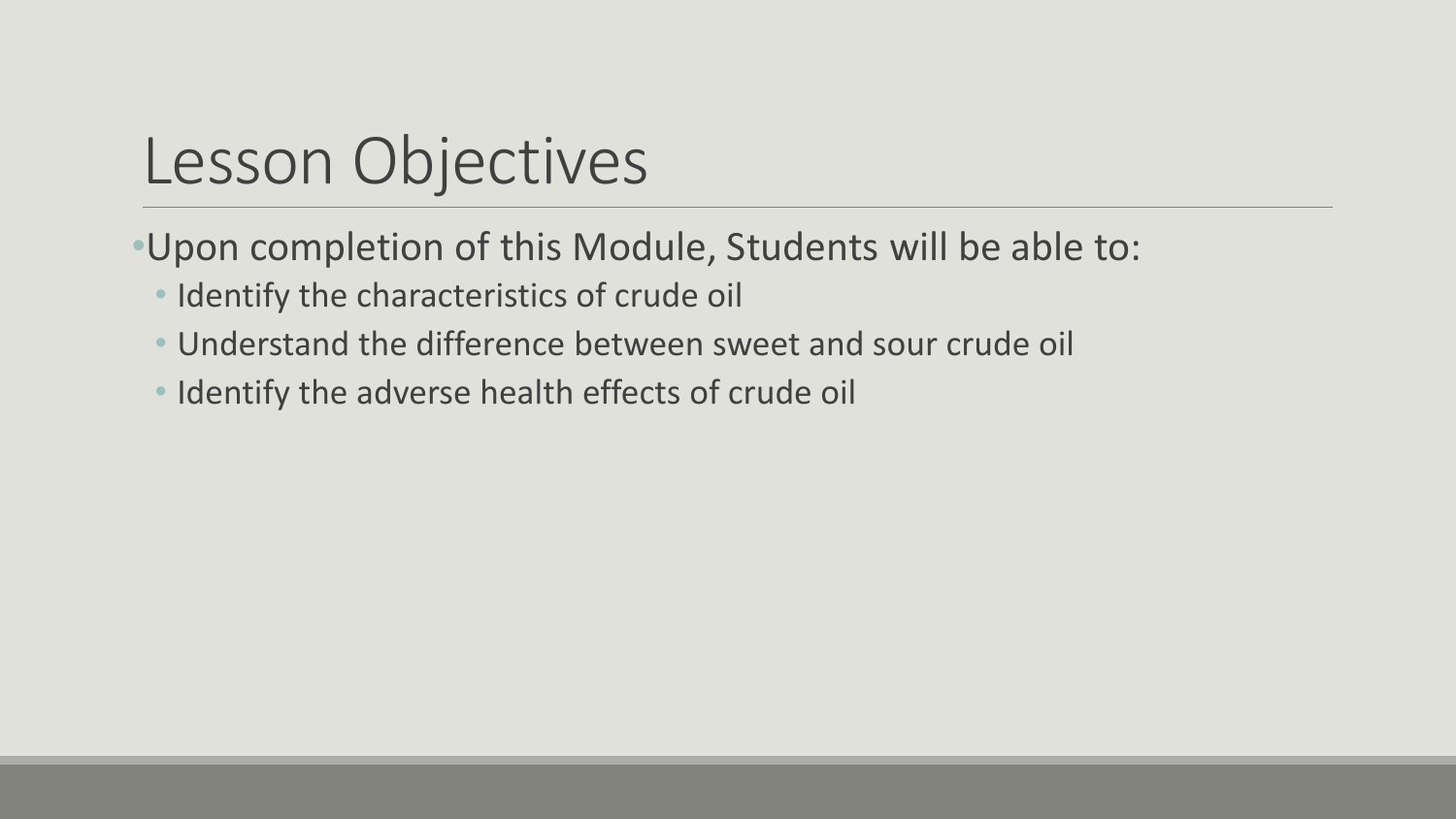- •What is Crude Oil?
	- "a complex combination of hydrocarbons consisting predominantly of aliphatic, alicyclic and aromatic hydrocarbons. It may also contain small amounts of nitrogen, oxygen, and sulfur compounds."
- •Mixed crude oils have varying amounts of each type of hydrocarbon.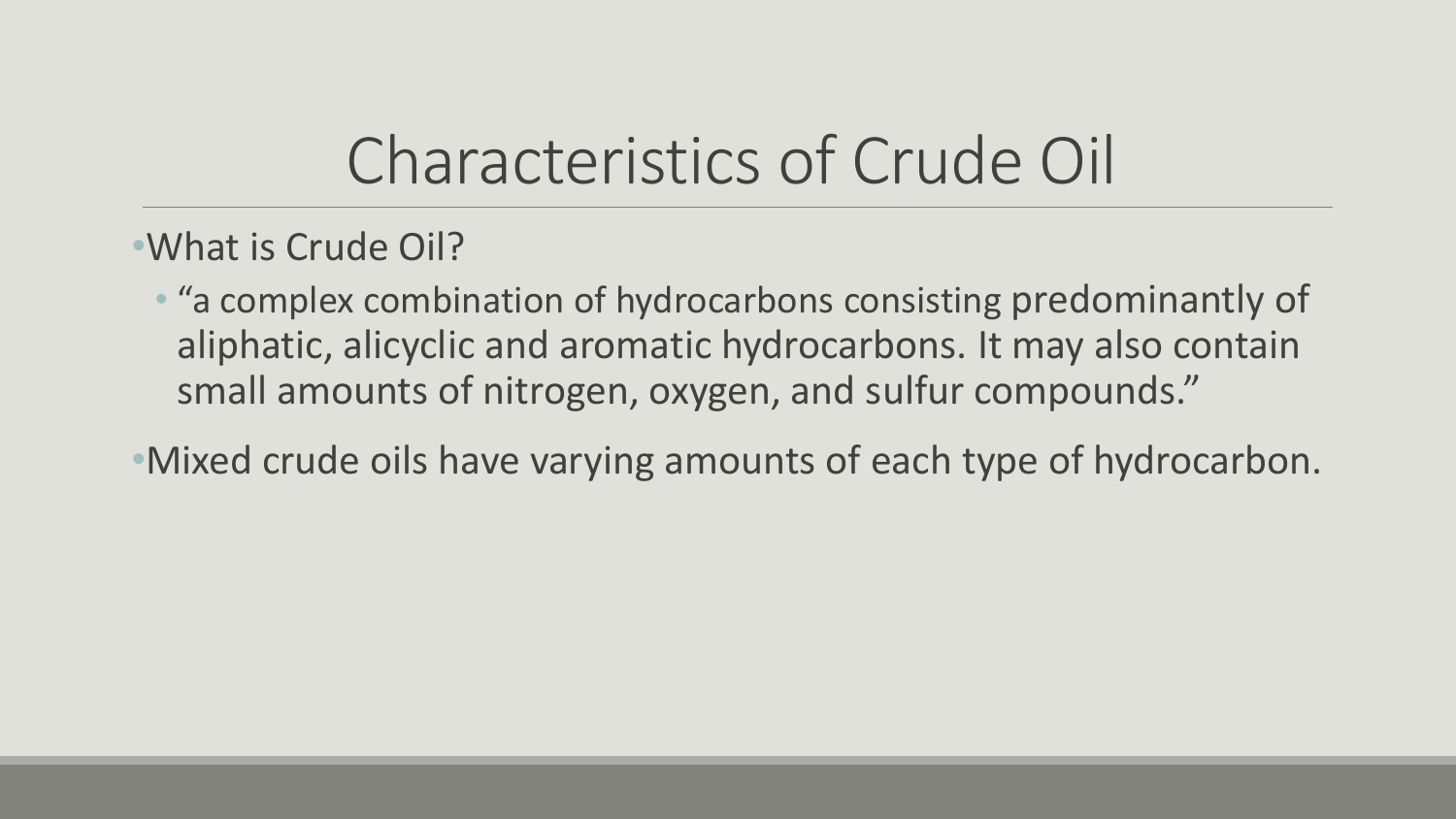- •The hydrocarbons in crude oil can generally be divided into four categories:
	- **Paraffins**: These can make up 15 to 60% of crude.
		- Paraffins are the desired content in crude and what are used to make fuels.
		- The shorter the paraffins are, the lighter the crude is.
	- **Napthenes:** These can make up 30 to 60% of crude.
		- They are higher in density than equivalent paraffins and are more viscous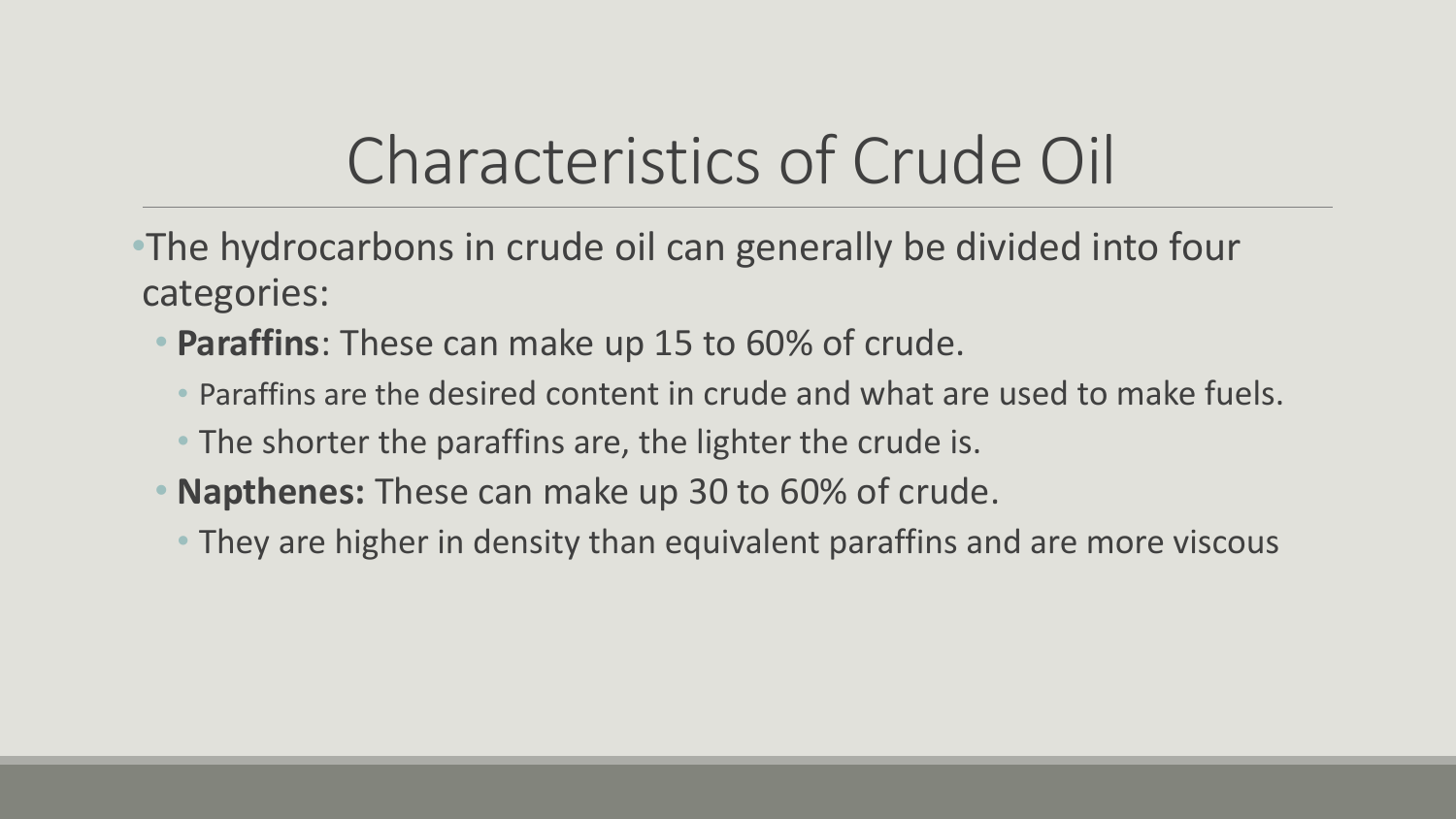- •The hydrocarbons in crude oil can generally be divided into four categories:
	- **Aromatics:** These can constitute anywhere from 3 to 30% of crude.
		- They are undesirable because burning results in soot.
		- They are also more viscous. They are often solid or semi-solid.
	- **Asphaltics**: These average about 6% in most crude.
		- They are generally undesirable in crude, but their 'stickiness' makes them excellent for use in road construction.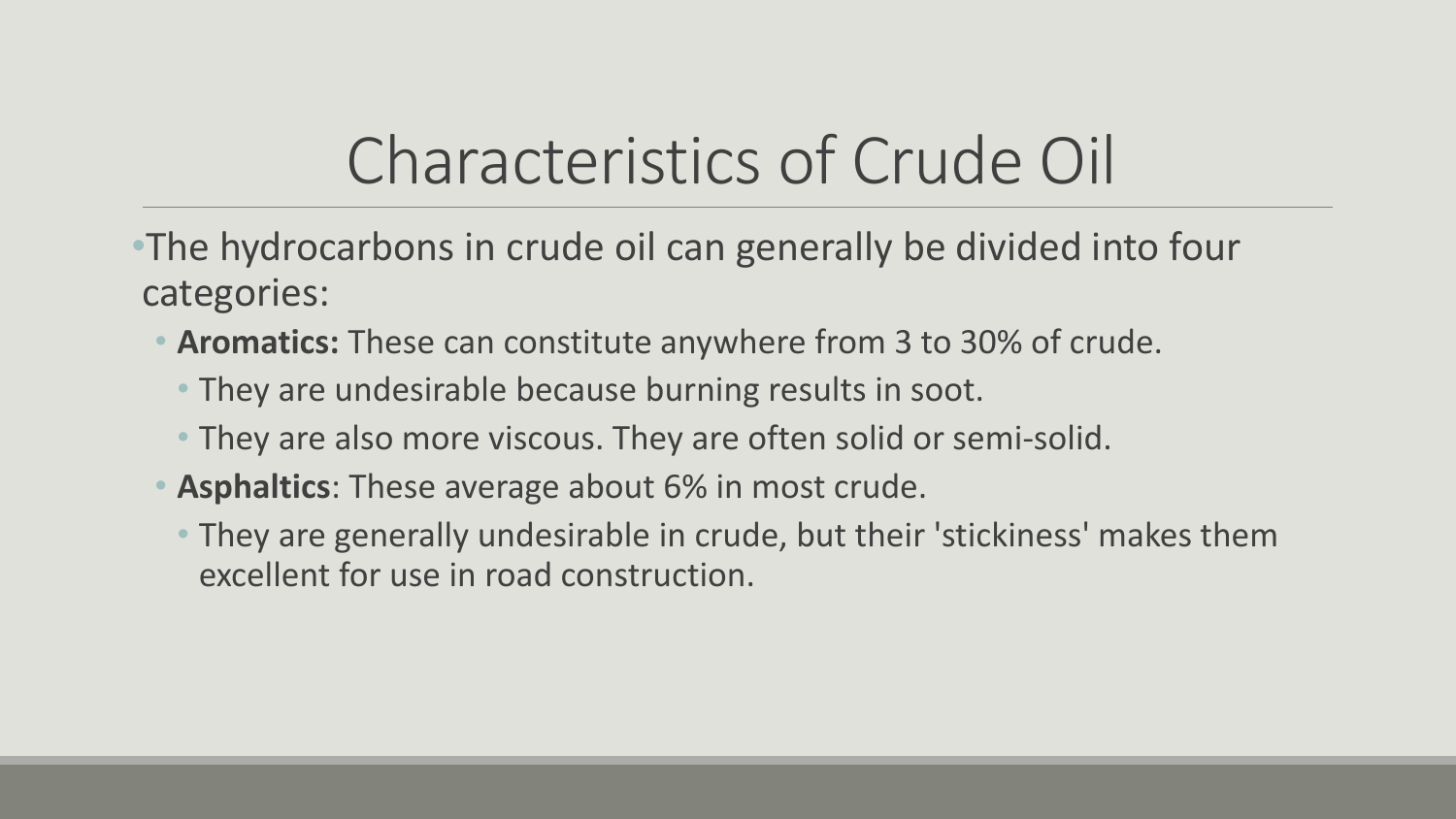- •Based upon the many recent rail car incidents involving crude oil and Bakken Crude oil specifically, two important characteristics have become evident
	- Flammability
	- Toxicity

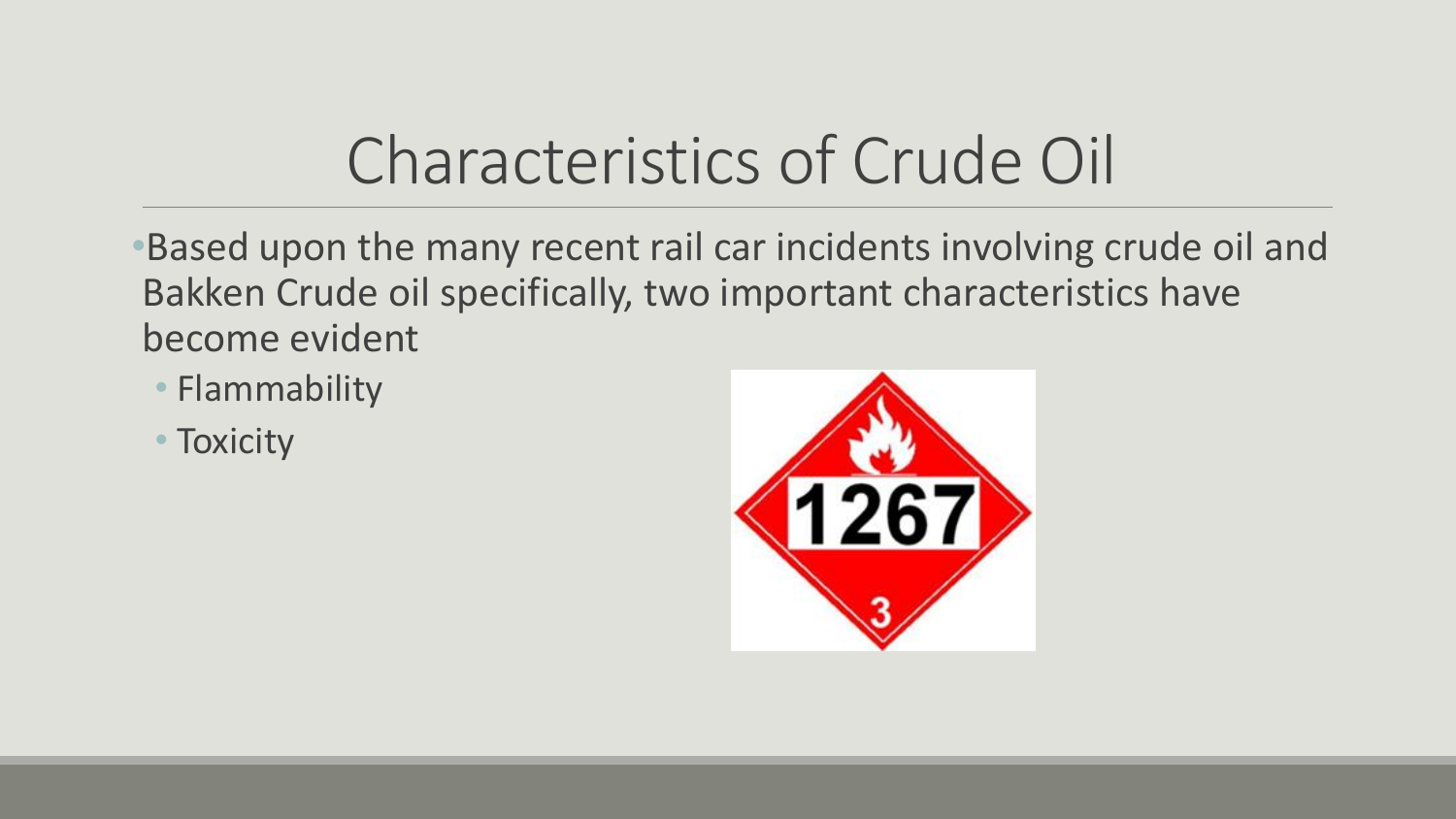# Understanding the Flammability Issue

•In order to understand the Hazards of Flammability of Crude Oil, some basic concepts must be understood.

#### •These include the terms:

- Flashpoint
- Upper and Lower Explosive Limits
- Vapor Density
- Vapor Pressure
- Specific Gravity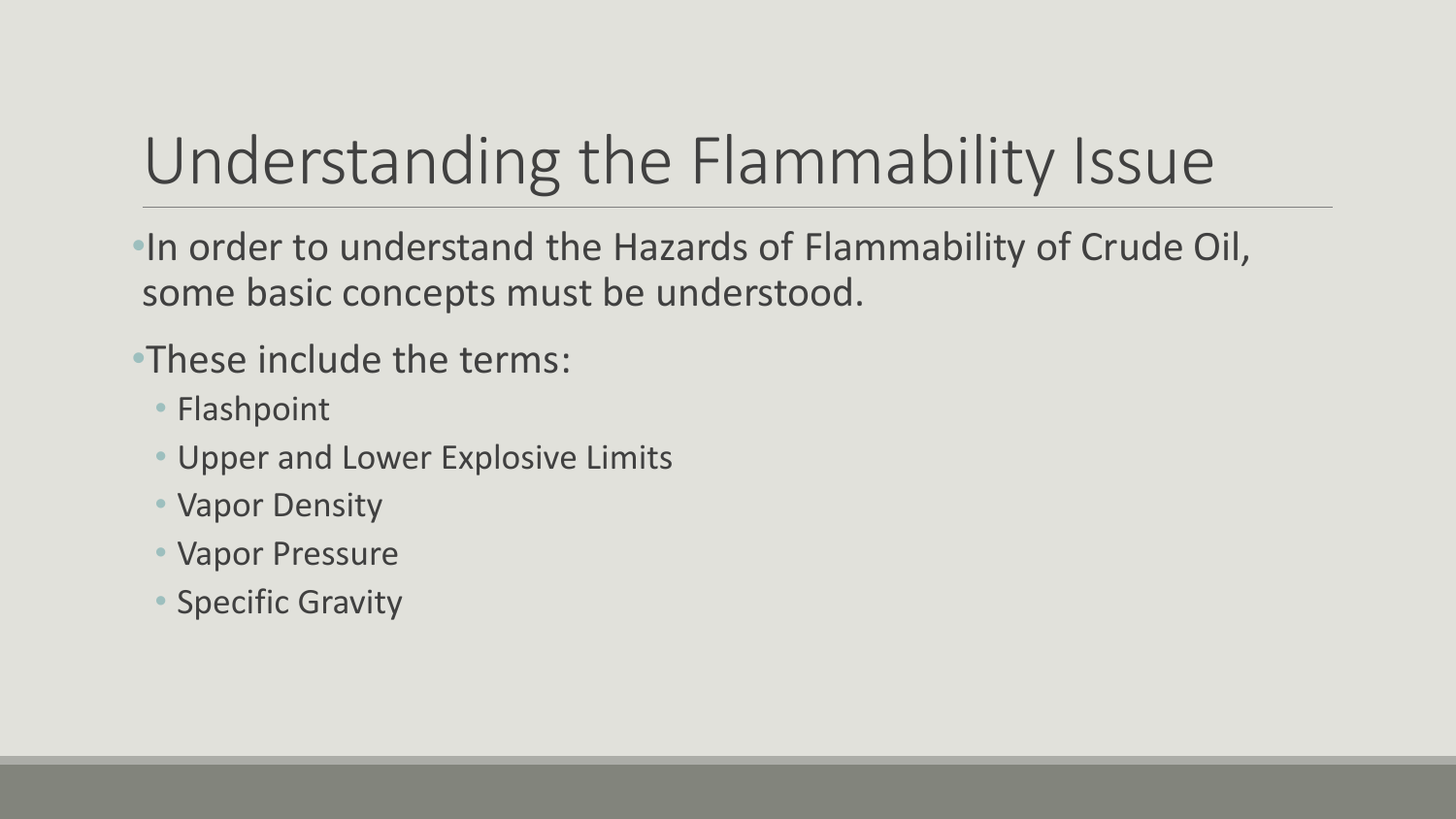# Flashpoint

•Flashpoint is defined as: "the lowest temperature that a liquid emits vapors that may be ignited".

- •The lower the flashpoint the more flammable the material.
- •Bakken Crude Oil has a flashpoint of: -31° F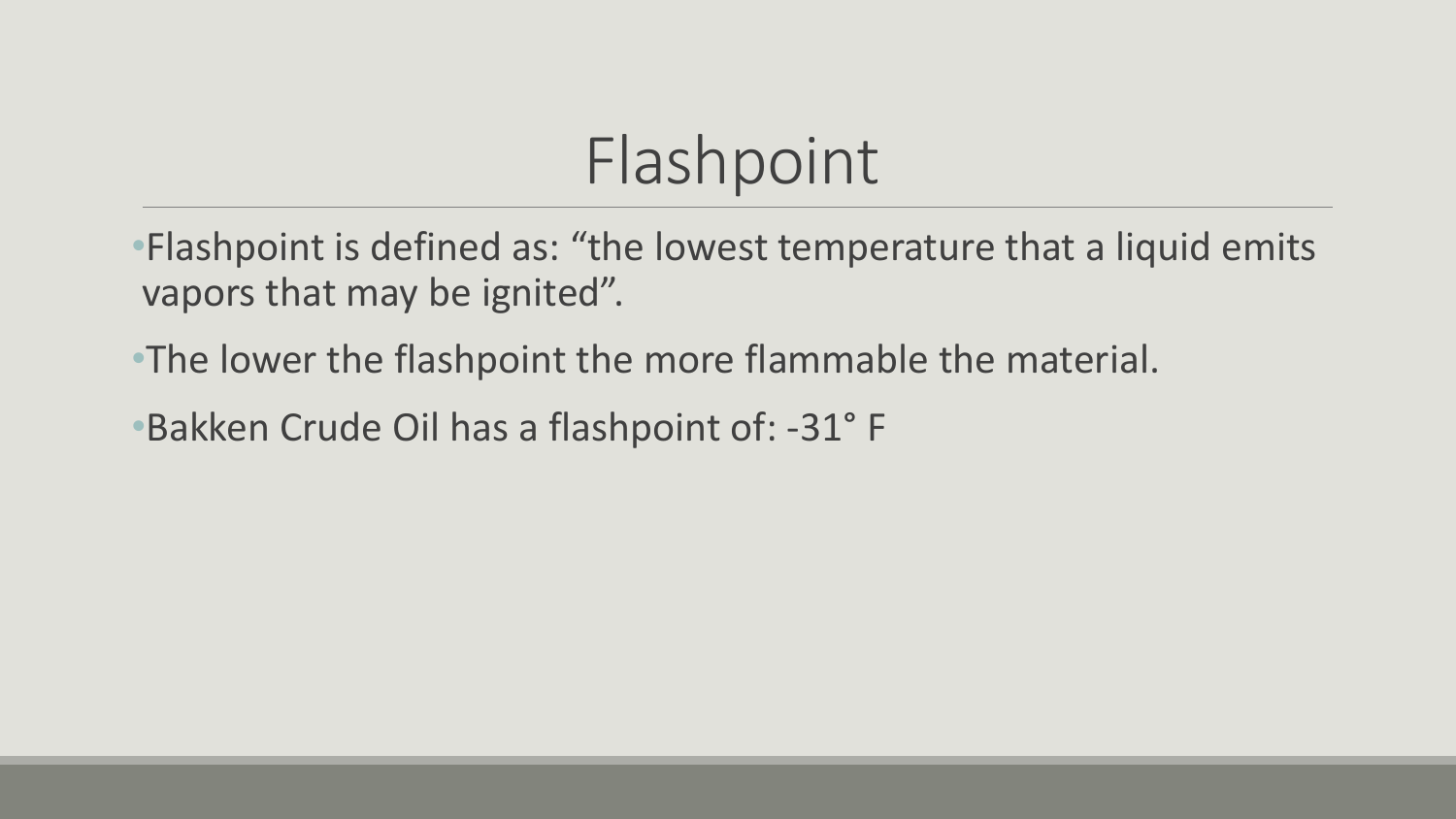#### **FLASH POINT**

FLASH POINT - Lowest temperature at which a liquid gives off enough vapors to form an ignitable mixture with air

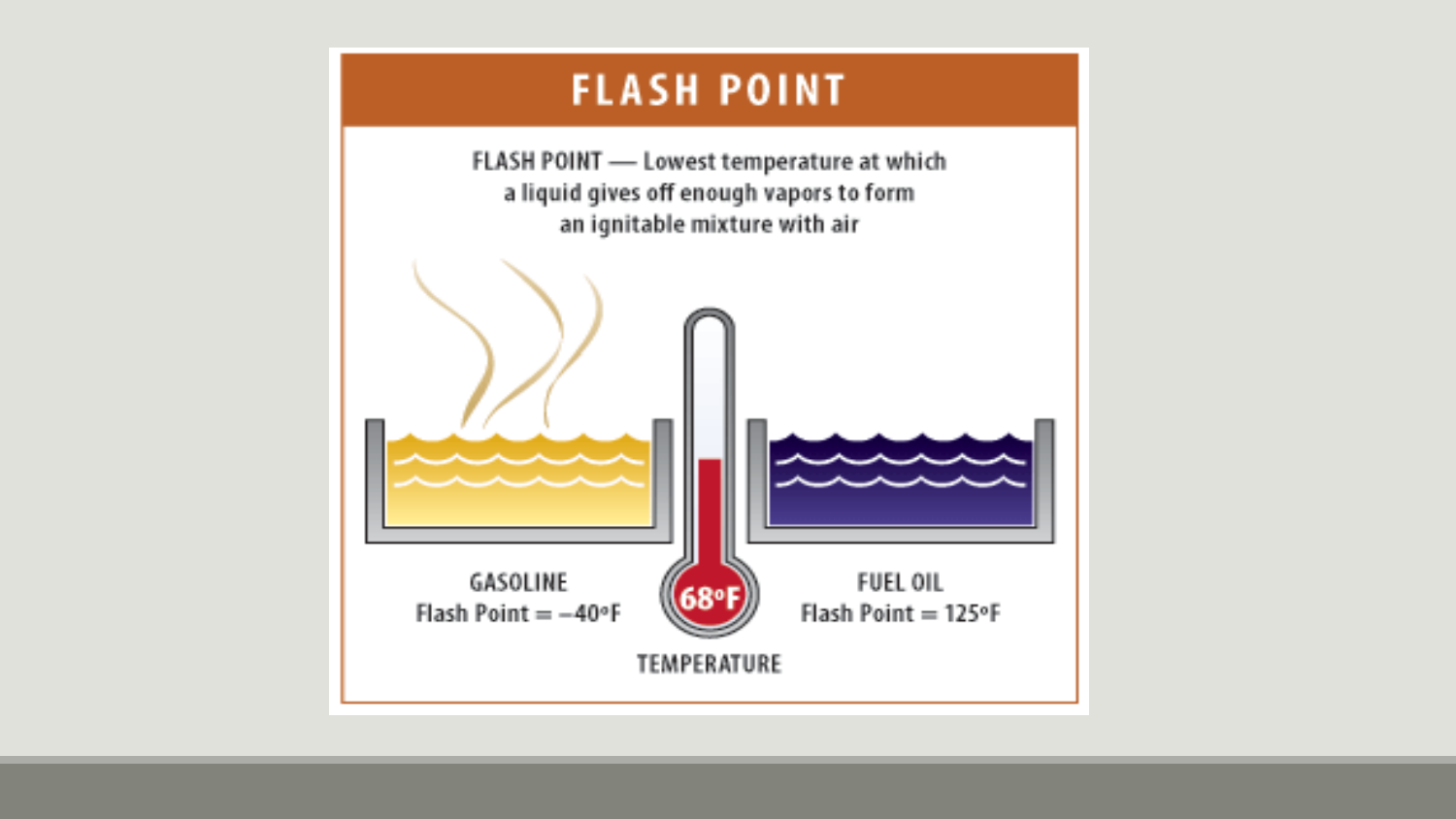# LEL, UEL and Flammable Range

#### •Lower Explosive Limit (LEL)

• The lowest concentration of vapors in the air capable of producing a flash fire in the presence of an ignition source

### •Upper Explosive Limit (UEL)

• The highest concentration of vapors in the air capable of producing a flash fire in the presence of an ignition source

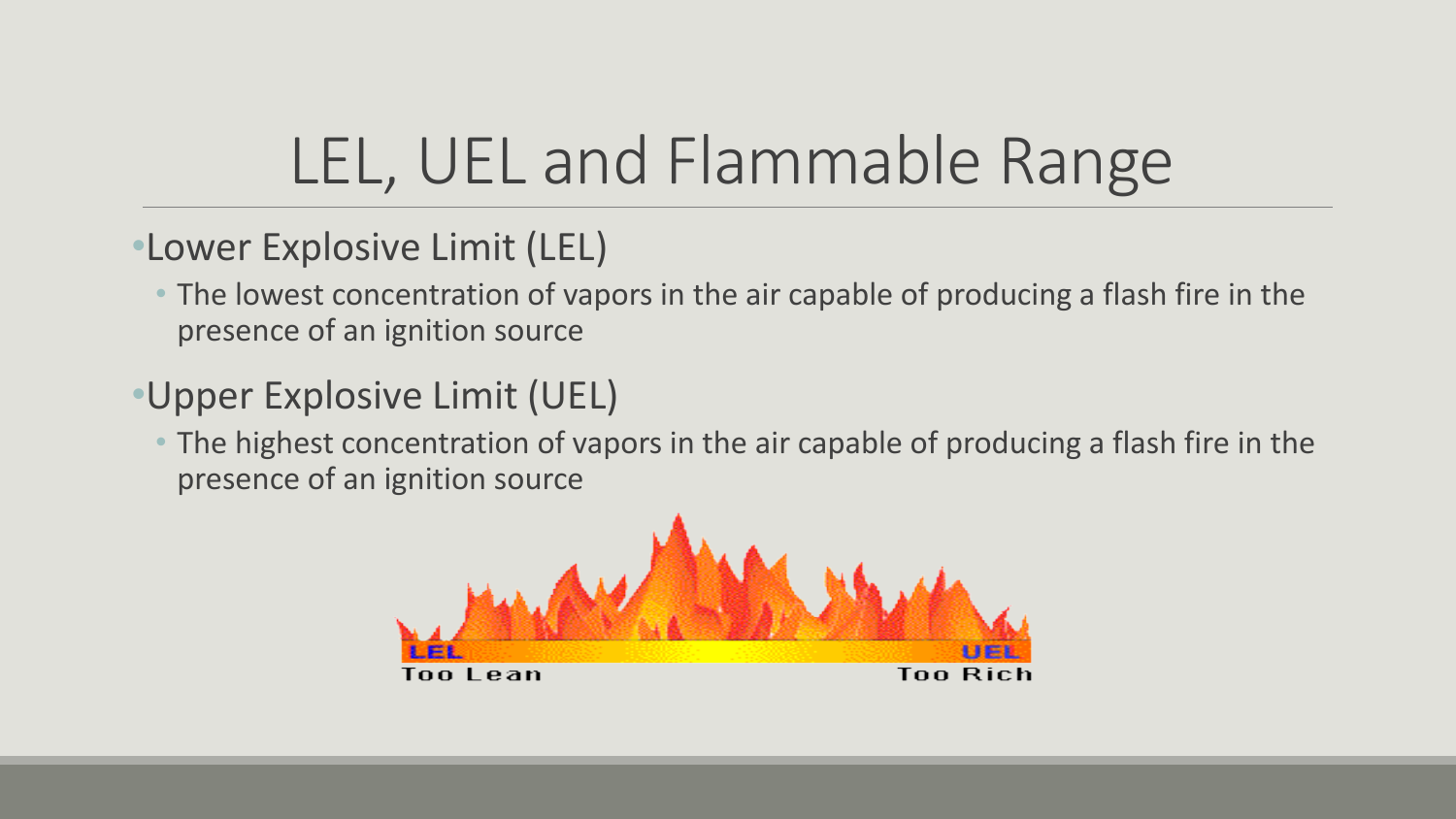### LEL, UEL and Flammable Range

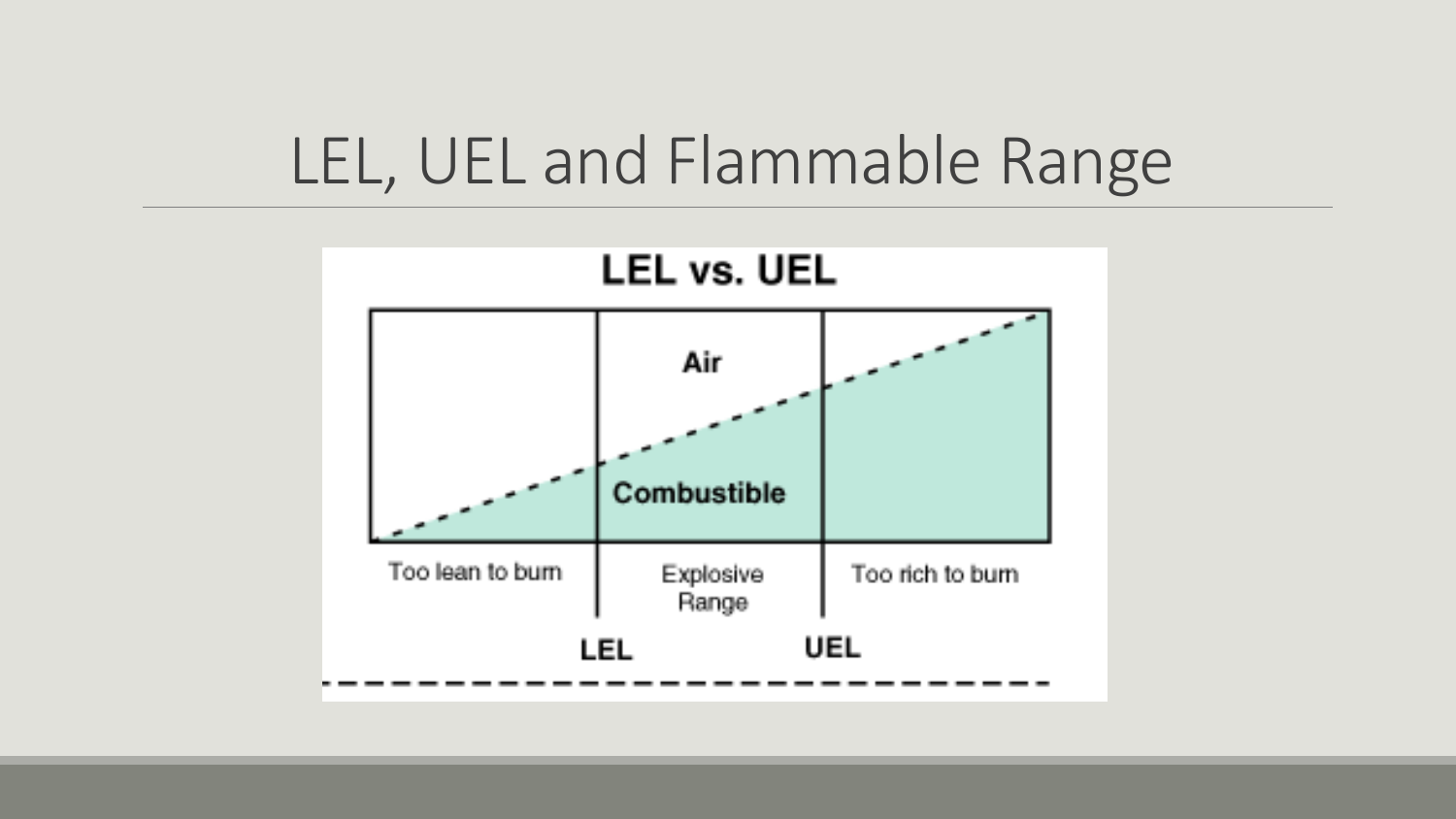### LEL – UEL Comparisons

#### HAZARDOUS SUBSTANCE FLAMMABLE RANGE

Bakken Crude Oil 0.8% - 8.0%

Gasoline 1.4% - 7.6% Methane 5% - 14%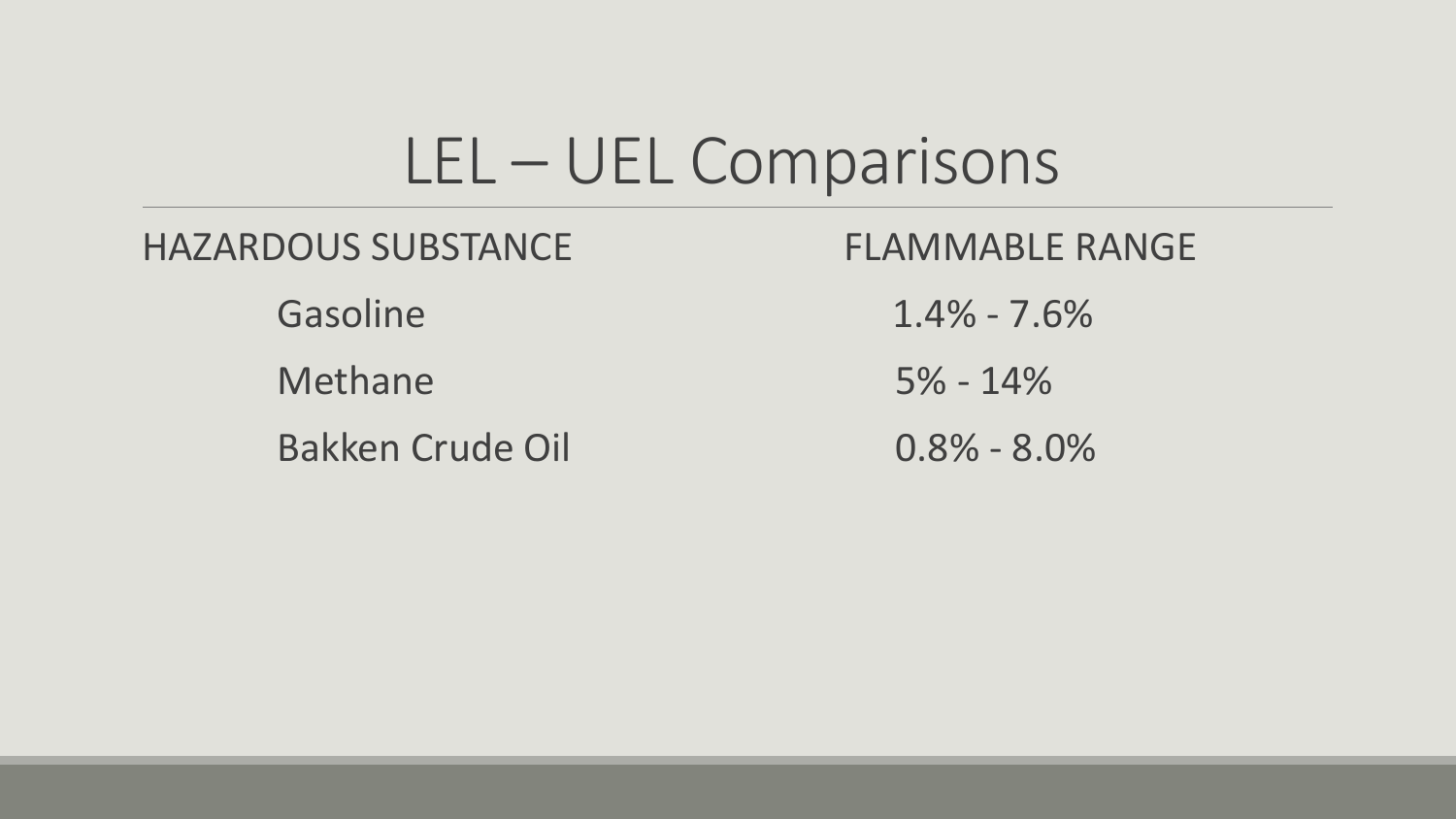# Vapor Density



- •Weight of a unit volume of gas or vapor compared to the weight of an equal volume of air
- •Bakken Crude Oil has a Vapor Density of: •  $2.5 - 5.0$
- •As such vapors can accumulate in low or depressed areas
- •These vapors can be both flammable and toxic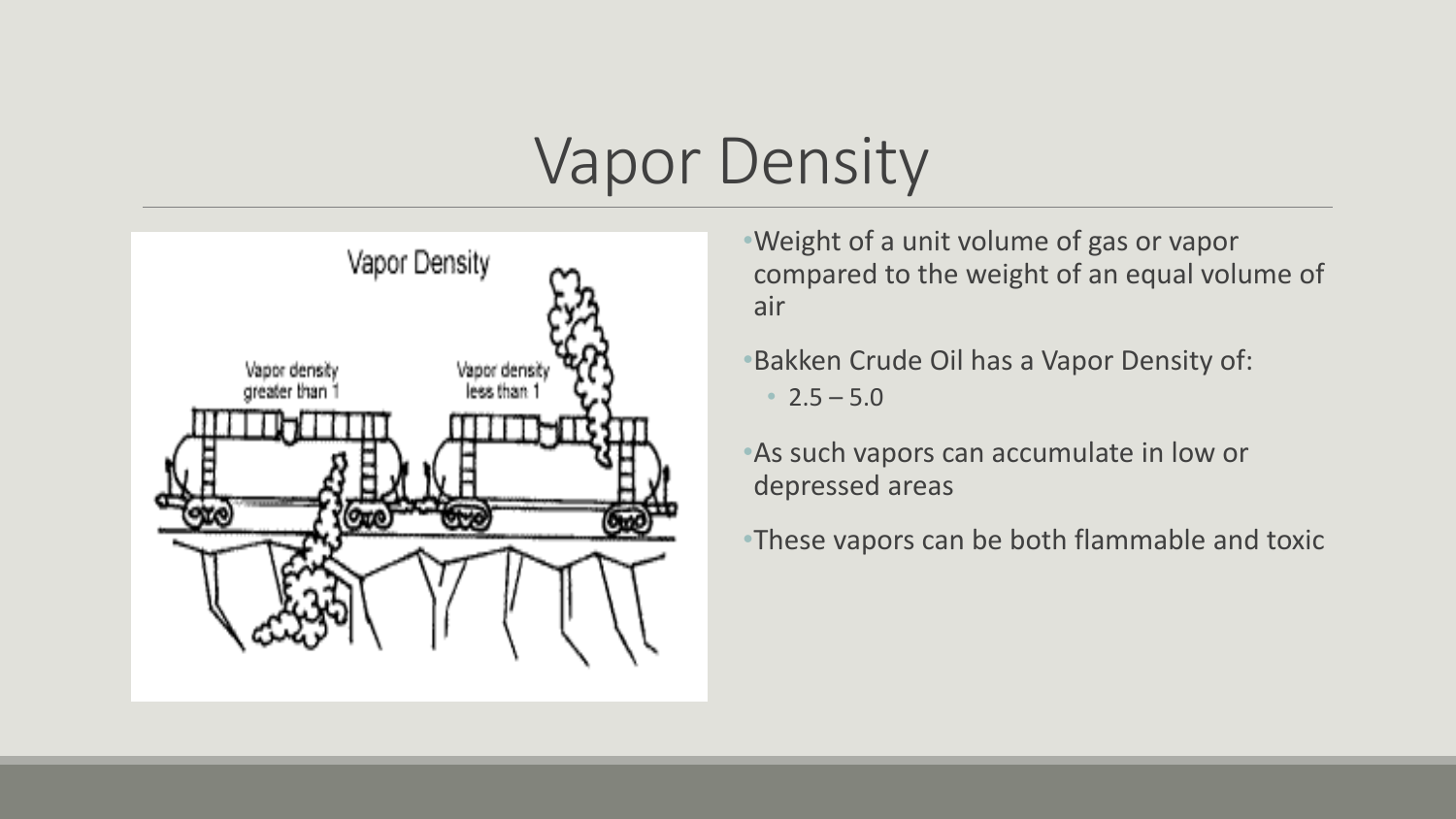### Vapor Pressure

•Vapor Pressure is the pressure exerted by a vapor at a given temperature in a closed system

- •A liquid with a high vapor pressure is called a volatile liquid
- •Vapor Pressure is directly related to temperature
	- Increasing Temperature = Increased Vapor Pressure
- •Bakken Crude Oil has a Vapor Pressure of 280 360 at 68° F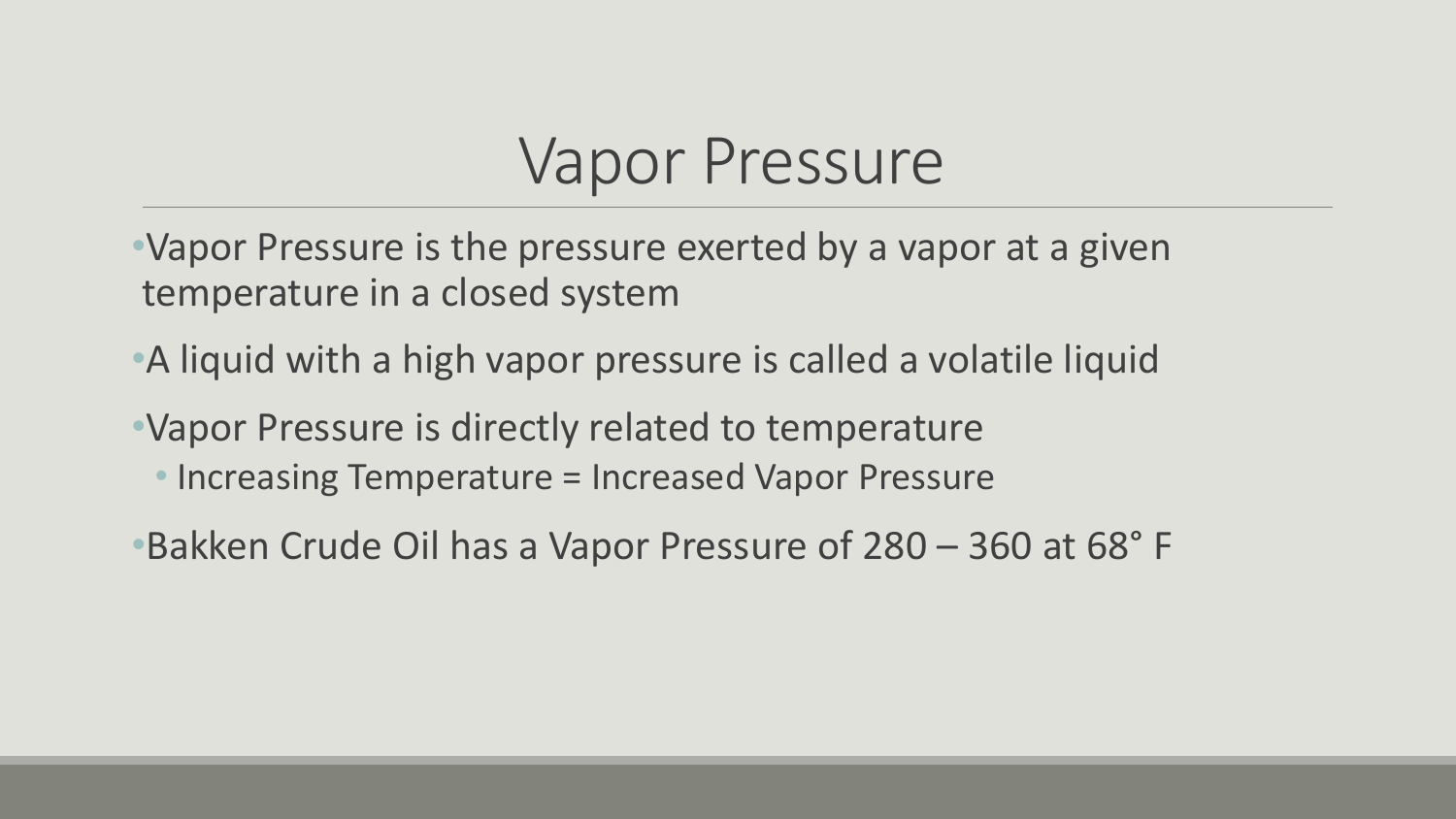### Specific Gravity

•Specific Gravity is the weight of a volume of liquid compared to an equal volume of water

•Bakken Crude Oil has a Specific Gravity of:  $0.7 - 0.8$ 

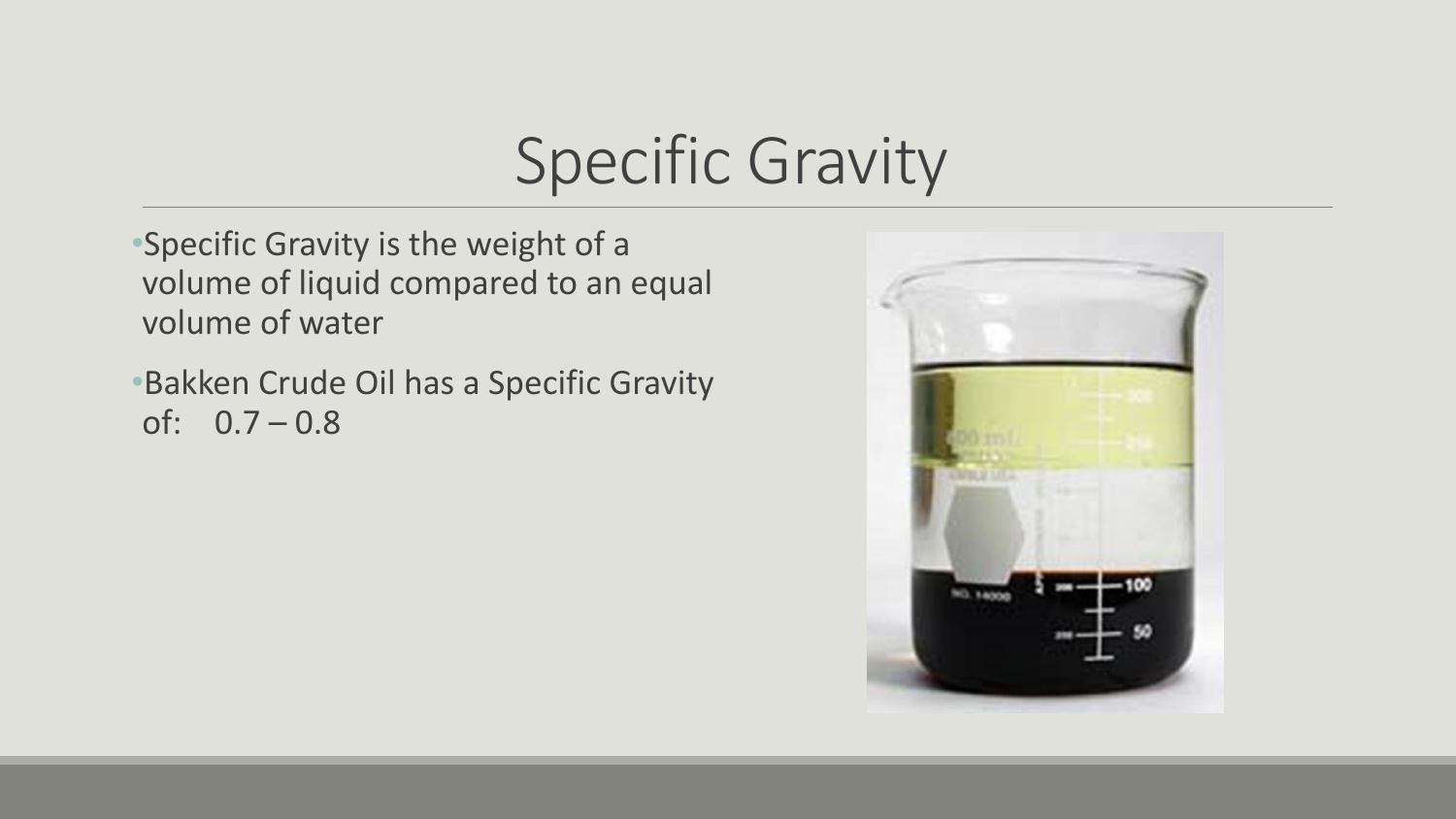# Toxicity of Bakken Crude Oil

•Toxicity is the degree to which a substance can damage an organism.

- •Toxicity can refer to the effect on a whole organism, such as a human,
	- It can also be the effect on a substructure of the organism, such as a cell (cytotoxicity) or an organ such as the liver (hepatotoxicity).
- •The degree of toxicity is dependent upon the components of the crude oil

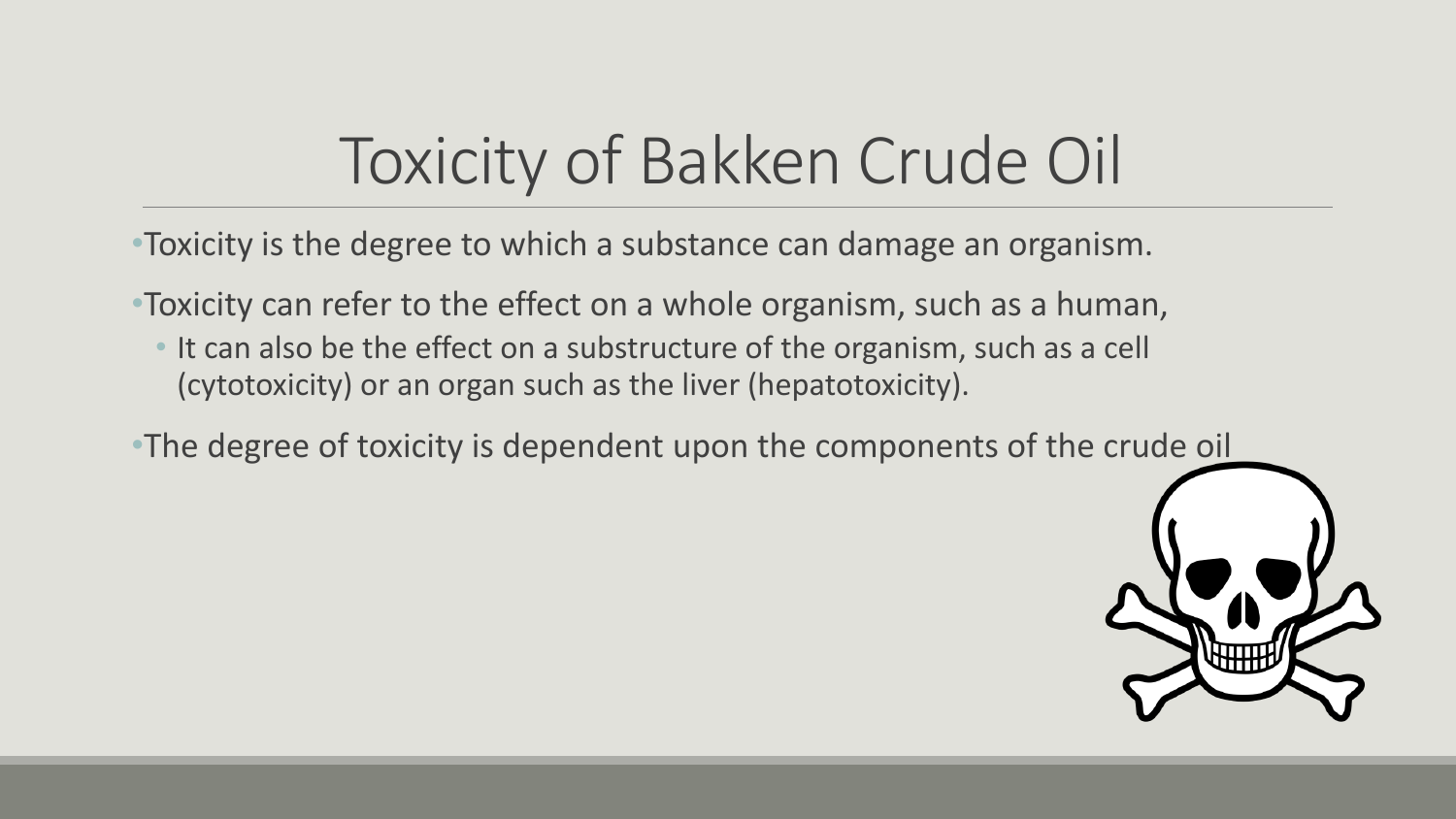# Components of Crude Oil

- •The following products may be found in Bakken Crude Oil:
	- Hydrogen Sulfide
	- Benzene
	- Ethyl Benzene
	- Xylene
	- Naphthalene
	- Toluene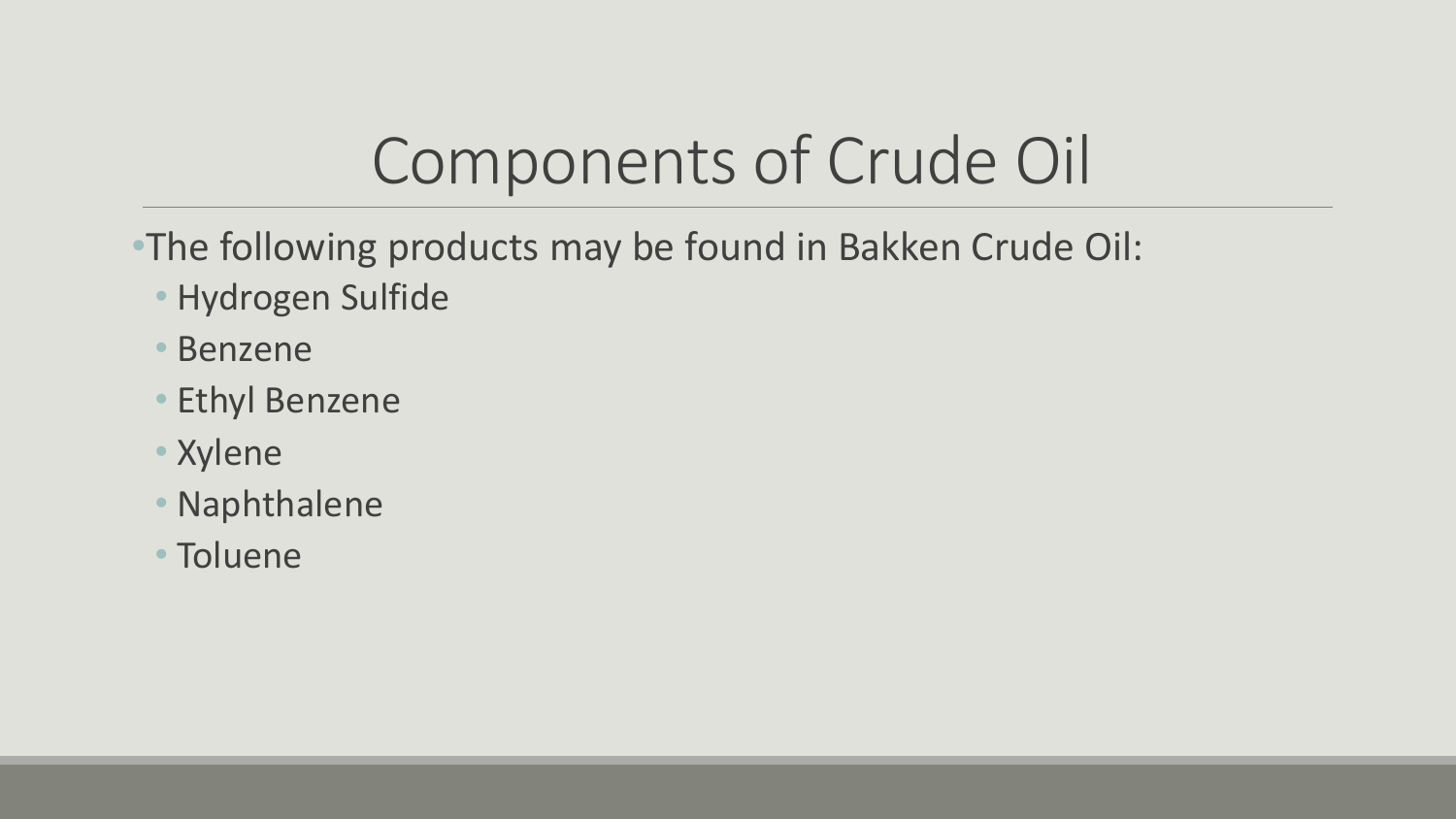# Hazards of Crude Oil Components

- •All of these components are inhalation hazards
- •Some also pose a dermal exposure hazard
	- Exposures may result in either acute or chronic effects
- •Remember the Routes of Entry
	- Inhalation
	- Absorption
	- Ingestion
	- Injection

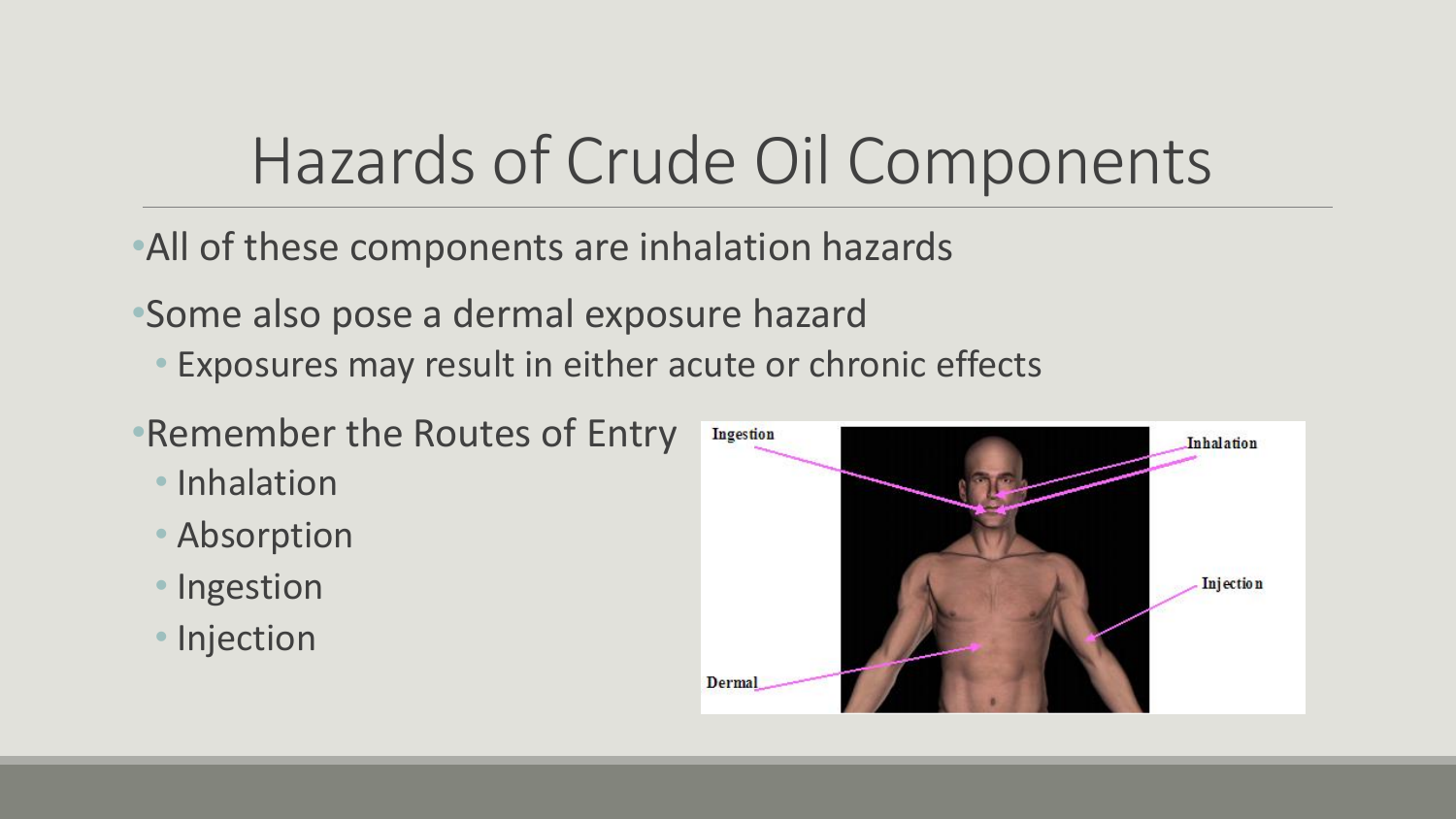# Safety Data Sheet Review

- •Using the Safety Data Sheet provided, complete the Exercise Worksheet
- •Work in Groups
- •Let's discuss your findings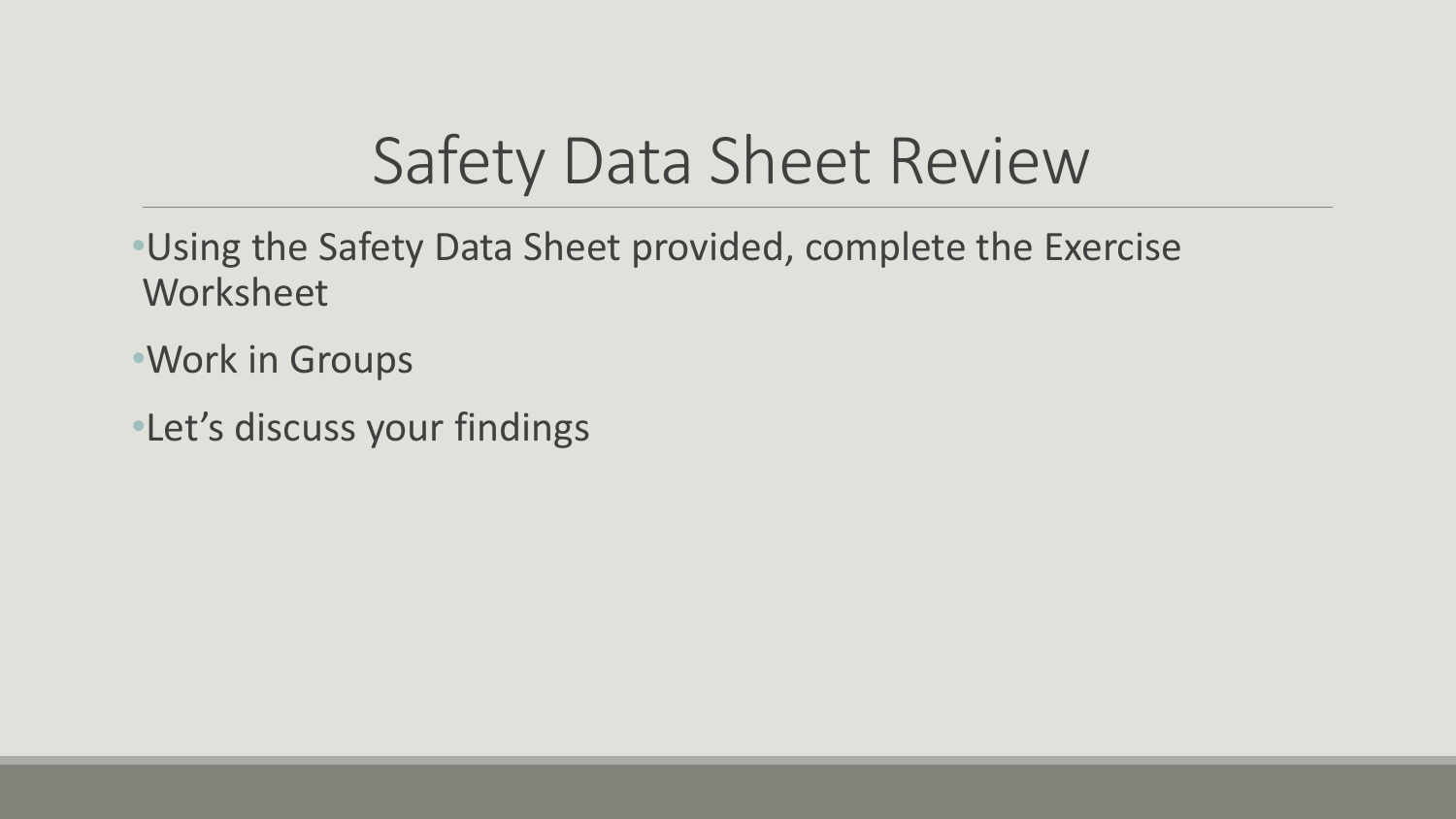# Adverse Health effects of Crude Oil

- •Effects of Inhalation
	- Headache
	- Dizziness
	- Nausea
	- Vomiting
	- Confusion
	- Victim may appear "intoxicated"

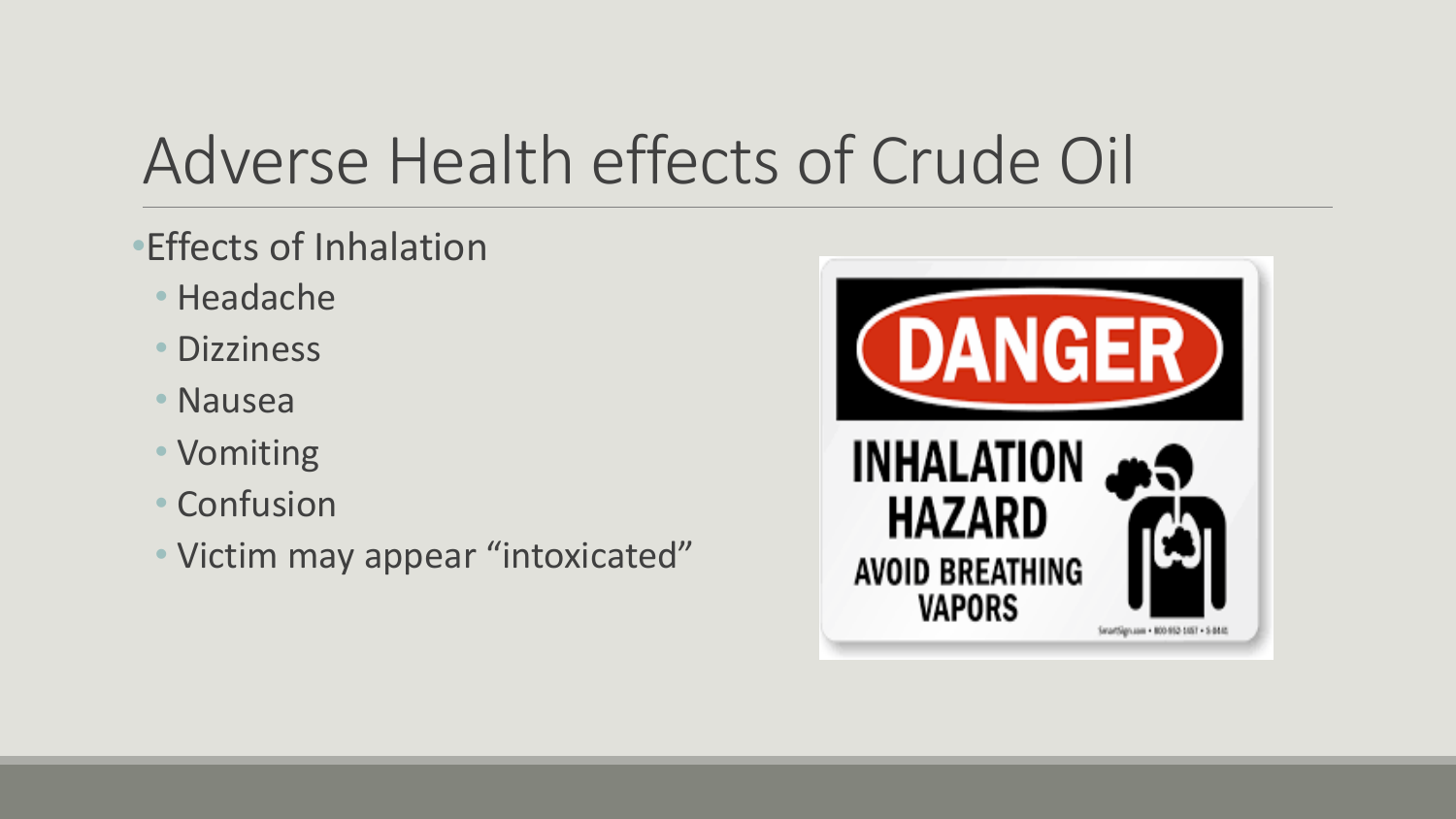# Adverse Health Effects of Crude Oil

- •Effects of Skin Absorption
	- Skin erythema (reddening)
	- Edema (swelling)
	- Burning Sensation
	- Dermatitis
	- Defatting of the skin